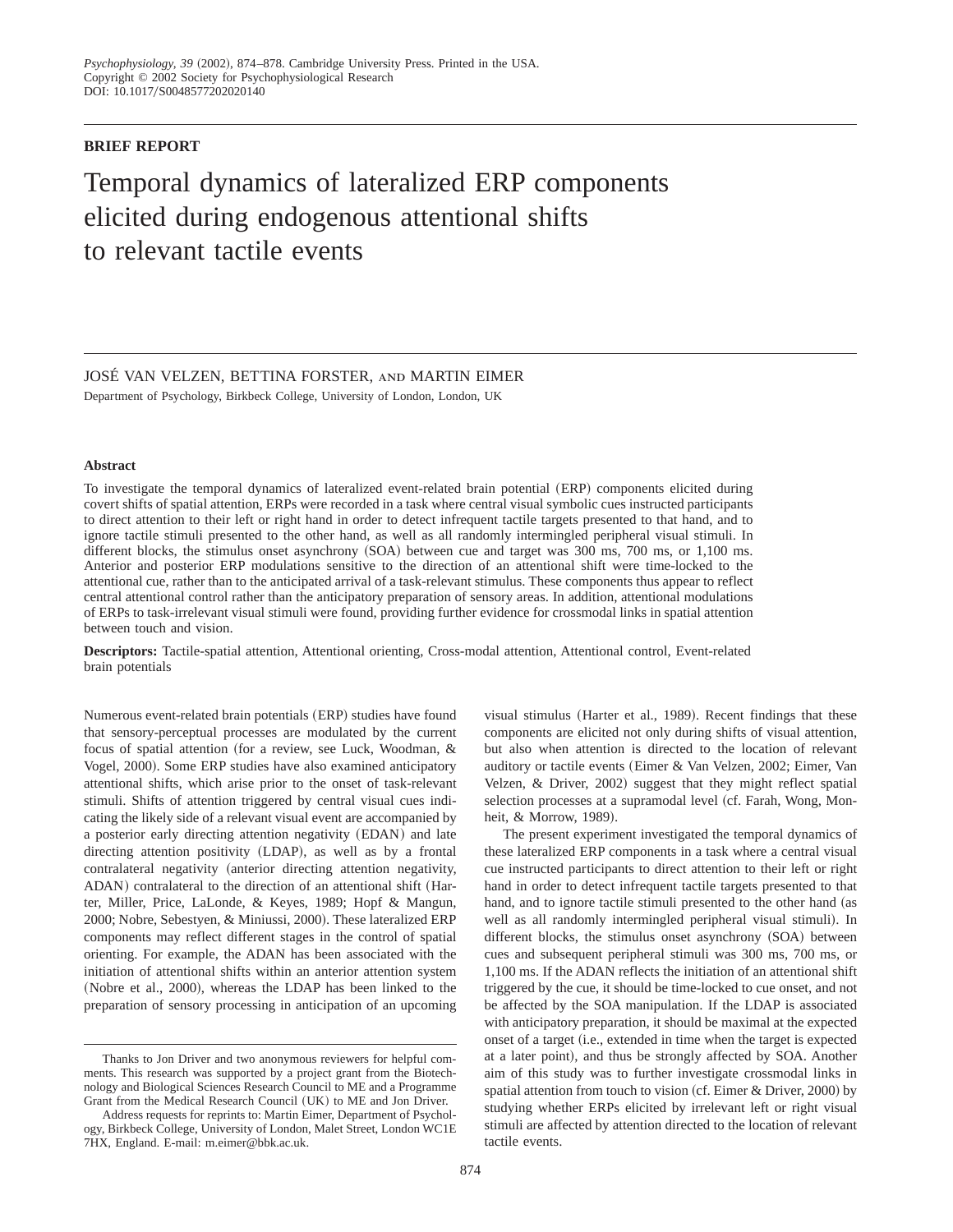#### **Methods**

#### *Participants*

Eighteen paid volunteers participated in the experiment. Two were excluded due to excessive eye blinks and 3 due to insufficient eye fixation control. Thus  $12$  participants  $(9 \text{ women})$ , aged  $19-40$ years (mean 25.8 years) remained.

#### *Stimuli and Apparatus*

Participants sat in a dimly illuminated experimental chamber, wearing a head-mounted microphone. Two adjacent triangles, presented centrally on a computer screen at a viewing distance of 55 cm (visual angle:  $3.5^\circ \times 2.5^\circ$ ), served as cue stimuli. One triangle was red, the other blue, and they always pointed in opposite directions (" $\blacktriangleright \blacktriangleleft$ " or " $\blacktriangleleft \blacktriangleright$ "). A central fixation cross, located between both triangles, was continuously present throughout the experimental blocks. Tactile stimuli were presented using 5-V solenoids, driving a metal rod with a blunt conical tip to the outside of either index finger, making contact whenever a current was passed through the solenoid. Rods and fingertips were occluded to prevent visibility of the rod movements. White noise  $(62 \text{ dB}$  SPL) was continuously present to mask any sounds made by the tactile stimulators. Peripheral visual stimuli were presented by illuminating an ensemble of green LEDs, consisting of six LEDs arranged in a circle plus one central LED element (angular size of single LEDs:  $0.65^{\circ}$ ; circle diameter:  $2.4^{\circ}$ ). Two tactile stimulators and two LED ensembles were placed on a table in close spatial register  $25^{\circ}$  to the left and right of fixation. Tactile nontarget stimuli consisted of one rod contacting a finger for 200 ms. Tactile target stimuli had a gap, where this contact was interrupted for 10 ms after 95 ms. For visual stimulation, one LED ensemble was illuminated for 200 ms.

## *Procedure*

Twenty-four experimental blocks of 76 trials each were run. Each trial started with a 100-ms presentation of the central cue. Cue– target SOA was 300 ms, 700 ms, or 1,100 ms. Each SOA condition was presented in eight successive blocks, and the order of SOA conditions was balanced across participants. Participants had to respond vocally ("yes") whenever a tactile gap stimulus was detected at the cued location. Relevant locations were cued by the direction of one of the triangles. For half of the participants, blue triangles were relevant, and red triangles were relevant for the other half. Relevant left-pointing and right-pointing triangles were presented with equal probability to the left or right of fixation. In 64 trials, visual or tactile nontargets were presented with equal probability on the left or right side, and were preceded with equal probability by a left or right cue, resulting in eight trials for each combination of cued location, stimulus modality, and stimulus location. The remaining 12 trials contained tactile targets. Eight targets were presented at cued locations, and four at uncued locations.

## *Recording and Data Analysis*

EEG was recorded with Ag-AgCl electrodes and linked-earlobe reference from 23 scalp electrodes. Horizontal EOG was recorded bipolarly from the outer canthi of both eyes. Electrode impedance was kept below 5 kO, amplifier bandpass was 0.1–40 Hz, and digitization rate was 200 Hz. Separate averages were computed for the cue–target interval (relative to a 100-ms precue baseline), and in response to peripheral nontarget stimuli (relative to a 100-ms prestimulus baseline). Trials with eye-blinks, horizontal eye movements, or muscle artifacts were excluded. Averaged HEOG wave-

forms for trials where attention was directed to the left versus right were scored for systematic deviations of eye position. Three participants were disqualified due to residual HEOG deflections exceeding  $\pm 2 \mu V$ .

ERP mean amplitudes obtained in the cue–target interval were analyzed with repeated measures ANOVAs, separately for lateral anterior  $(F7/8, F3/4, FC5/6)$ , lateral central  $(C3/4, T7/8, CP5/6)$ , and lateral posterior sites  $(OL/R, P3/4, P7/8)$ , for the factors electrode site, SOA, cue direction, and hemisphere. For brevity, ERP results for peripheral nontarget stimuli are only reported for electrodes over primary visual and somatosensory projection areas contralateral to the side of stimulus presentation  $(C3/C4$  for somatosensory ERPs; OL/OR for visual ERPs). These analyses included the factors SOA, attention (stimulus at cued location vs. uncued location), and stimulus side. Greenhouse–Geisser adjustments to the degrees of freedom were performed when appropriate, and adjusted *p* values are reported.

#### **Results**

#### *Behavioral Performance*

Mean vocal reaction times (measured with a voice key) were 690 ms, 660 ms, and 646 ms for long, medium, and short SOAs (main effect of SOA,  $F(2,22) = 5.16$ ,  $p < .017$ ,  $\epsilon = .928$ . Reaction times were delayed for long relative to medium and short SOAs, both  $F(1,11) > 6.4$ , both  $p < .03$ , but did not differ significantly between medium and short SOAs. Participants missed 4.8%, 4.7%, and 2.3% of relevant targets with long, medium, and short SOAs, and these differences were not significant. False alarms occurred on less than 1% of nontarget trials.

## *ERPs Elicited in the Cue–Target Interval*

Figure 1 shows ERPs in response to cues directing attention to the left or right hand, at frontal (top) and occipital (bottom) electrode pairs. These waveforms are time-locked to cue onset, and ERP lateralizations sensitive to the direction of attentional shifts are reflected by deflections of opposite polarity at left and right electrodes (indicated by arrows in Figure 1). Although no early directing attention negativity (EDAN) was elicited in the present study, an anterior negativity contralateral to the direction of an attentional shift (ADAN) and a posterior contralateral positivity (LDAP) were present for all SOA conditions. With short SOAs, these components were elicited *after* target onset, and are thus superimposed on components elicited in response to visual and tactile stimuli (Figure 1, right). The time course of these effects can be seen more clearly in the difference waveforms shown in Figure 2 (see legend for details). The latencies and durations of the ADAN and LDAP relative to cue onset appear similar for all three SOA conditions, suggesting that both components are time-locked to the attentional cue.1

In our statistical analyses, which included all lateral electrode pairs (see Methods), ERP lateralizations sensitive to the direction of attentional shifts should be reflected in Hemisphere  $\times$  Cued Direction interactions. No such effects were observed within the first 300 ms following cue onset. In the 350–550 ms postcue interval, a Hemisphere  $\times$  Cue Direction interaction (reflecting the

<sup>&</sup>lt;sup>1</sup>The similarity of ADAN and LDAP effects with short relative to medium and long SOAs indicates that these components were not substantially affected by their overlap with target-related activation in the short SOA condition.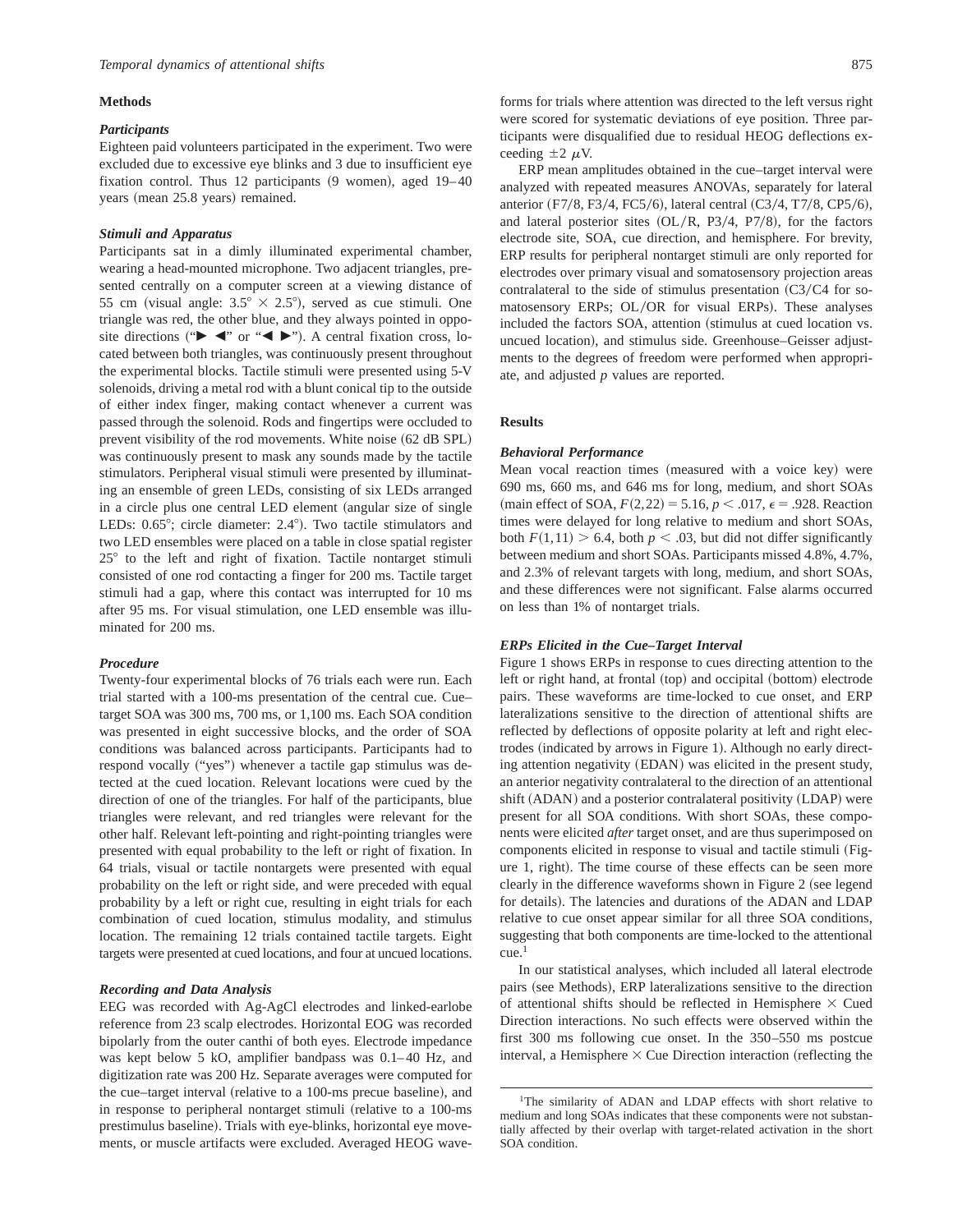

**Figure 1.** Grand-averaged ERPs elicited lateral anterior electrodes F3/F4 (top) and lateral posterior electrodes OL/OR (bottom) in the 1,100-ms interval following cues directing attention to the left or right side, for long, medium, and short SOAs. Dashed vertical lines indicate the onset of the subsequent peripheral stimulus. ERPs show a frontocentral negativity (anterior directing attention negativity; white arrows) and a posterior positivity (late directing attention positivity; black arrows) contralateral to the direction of the cued attentional shift.

ADAN) was present at lateral anterior electrode pairs,  $F(1,11) =$ 9.84,  $p < .009$ , but not at lateral central or posterior sites. Importantly, this anterior effect was not affected by SOA  $(SOA \times Hemi-)$ sphere  $\times$  Cue Direction,  $F < 1$ ).



**Figure 2.** Difference waveforms obtained at lateral anterior (F3/4; FC5/6; top) and posterior  $(OL/R, P7/8; bottom)$  electrode pairs in the 1,100-ms interval following cue onset and onset with long, medium, and short SOAs, reflecting lateralized ERP modulations sensitive to the direction of attentional shifts. These difference waves were generated by subtracting ERPs recorded during rightward attentional shifts from ERPs elicited during leftward attentional shifts, and then subtracting the resulting difference waveforms at right electrodes from difference waveforms at corresponding electrodes over the left hemisphere. A net negativity contralateral to the direction of attentional shifts (ADAN) is reflected by positive amplitude values and a net positivity at contralateral sites (LDAP) is reflected by negative values.

The LDAP was analyzed in the 500–700 ms postcue latency range. A Hemisphere  $\times$  Cue Direction interaction was present at posterior electrode pairs,  $F(1,11) = 22.5$ ,  $p < .001$ , but not at central or frontal sites. Although a SOA  $\times$  Hemisphere  $\times$  Cue Direction interaction was obtained,  $F(2,22) = 4.6$ ,  $p < .03$ ,  $\epsilon =$ .882, Hemisphere  $\times$  Cue Direction interactions were present for all three SOA conditions, all  $F(1,11) > 13.9$ , all  $p < .003$ . With long SOAs, LDAP amplitude decreased at the end of the cue–target interval (Figure 2, bottom), instead of increasing towards the anticipated onset of task-relevant events, as predicted. In the final  $200$  ms of this long cue–target interval  $(900-1100$  ms postcue), a Hemisphere  $\times$  Cue Direction interaction was only found at OL/R,  $F(1,11) = 5.0, p < .05$ . This "late" occipital LDAP was compared to the LDAP obtained in the 500–700-ms post-cue interval. A significant difference was obtained,  $t(11) = 3.37, p < .008$ , demonstrating that LDAP amplitude decreased prior to anticipated target onset in the long SOA condition.

## *Effects of Spatial Orienting on Somatosensory and Visual ERPs*

Figure 3 shows ERPs elicited by cued and uncued nontargets at  $C3/4$  (somatosensory ERPs, top) and OL/R (visual ERPs, bottom) contralateral to the side of stimulus presentation. For somatosensory  $N140$  amplitude (quantified as mean amplitude between 130 and 170 ms poststimulus), an  $SOA \times$  Attention interaction was obtained,  $F(2,22) = 5.7, p < .018, \epsilon = .770$ . Attentional N140 enhancements were obtained for medium SOAs,  $F(1,11) = 8.6$ ,  $p < .014$ , but not with short or long SOAs. Between 200 and 250 ms poststimulus, an effect of attention,  $F(1,11) = 5.5$ ,  $p < .04$ , was accompanied by an SOA  $\times$  Attention interaction,  $F(2,22)$  = 13.0,  $p < .001$ ,  $\epsilon = .966$ . Enhanced negativities for tactile stimuli at cued versus uncued locations were present for long and medium SOAs,  $F(1,11) = 5.1$  and 20.0,  $p < .05$  and .001, respectively, but not for short SOAs.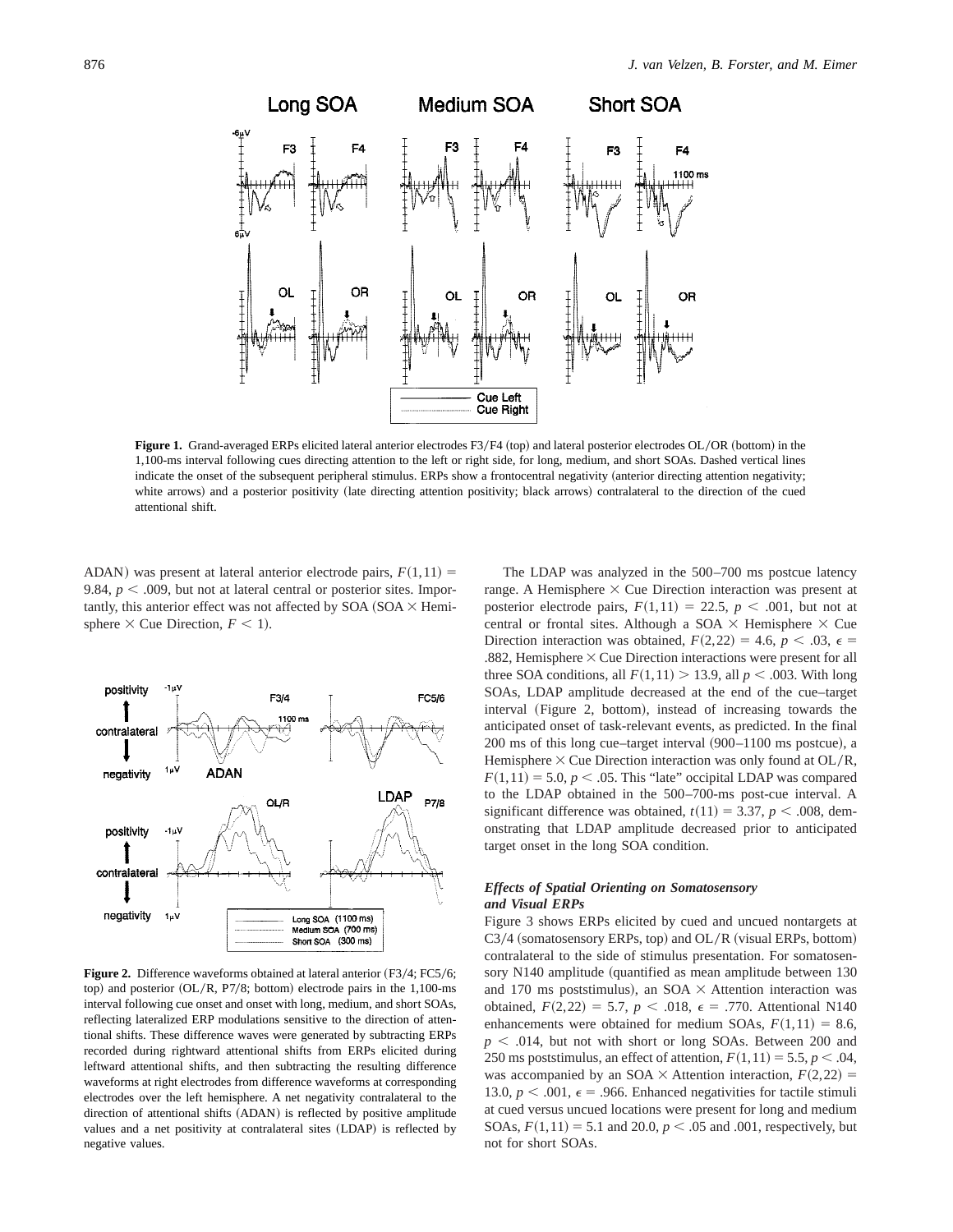

**Figure 3.** Grand-averaged ERPs elicited contralateral to the side of stimulus presentation in response to tactile nontargets at  $C_3/4$  (top) and to visual nontargets at  $OL/R$  (bottom) at cued and uncued locations.

Attention did not affect visual P1 amplitudes  $(90-130 \text{ ms})$ . For the visual N1 component  $(140-180 \text{ ms})$ , a crossmodal effect of attention in the tactile task,  $F(1,11) = 8.2, p < .02$ , was accompanied by an almost significant SOA  $\times$  Attention interaction,  $F(2,22) = 3.6, p < .06, \epsilon = .785$ . Enhanced N1 components amplitudes for visual stimuli at cued locations were present with long and medium SOAs,  $F(1,11) = 5.7$  and 5.8, respectively, both  $p < .04$ , reflecting crossmodal links in spatial attention from touch to vision. No N1 enhancements were found with short SOAs.

#### **Discussion**

The present study investigated the temporal dynamics of ERP lateralizations sensitive to the direction of endogenous attentional shifts by manipulating the SOA separating central cues and subsequent peripheral tactile or visual stimuli. Participants directed attention to one hand to detect infrequent tactile targets presented to the cued hand, while ignoring tactile stimulation of the uncued hand and all visual stimuli, regardless of their location. With medium and long SOAs, attention directed to the location of relevant tactile events resulted in an enhanced negativity of somatosensory ERPs to tactile stimuli at cued locations as well as in an enhancement of the N140 component in the medium SOA condition. More importantly, attentional modulations of the contralateral occipital visual N1 were also found for these conditions, even though visual stimuli were completely irrelevant. This finding corroborates earlier evidence for crossmodal links in spatial attention between touch and vision (Eimer & Driver, 2000; Eimer & Van Velzen, 2002).

The central finding of the present experiment was that the latencies of ERP components sensitive to the direction of an attentional shift (ADAN, LDAP) were very similar across SOA conditions. This demonstrates for the first time that these components are time-locked to the onset of an attentional cue and not to the anticipated arrival of an upcoming task-relevant stimulus. This supports the hypothesis that the ADAN reflects anterior attentional control signals initiating shifts of attention in response to a cue but appears inconsistent with the view that the LDAP is linked to sustained anticipatory preparation for task-relevant stimuli (Harter et al., 1989). Because SOAs were blocked, and the onset of peripheral stimuli thus fully predictable, anticipatory preparation should have been maximal at the expected stimulus onset. However, LDAP amplitudes were largest between 500 and 700 ms after cue onset for all three SOAs. With long SOAs, the LDAP was maximal 400 ms *before* stimulus onset and decreased towards the end of the cue-target interval (that is, when sustained preparation should have been maximal). With SOAs of 300 ms, this maximal LDAP effect was elicited 200 ms *after* the arrival of a peripheral stimulus, indicating that this short SOA was insufficient for attentional orienting to be completed prior to target onset.2 Accordingly, no attentional effects on somatosensory and visual ERPs were observed in this condition.3

Overall, these results indicate that both the ADAN and the LDAP are unaffected by temporal characteristics of an experimental task, such as the anticipated arrival of task-relevant events relative to a preceding cue. These components appear to reflect transient and time-invariant central attentional control processes triggered by spatial cues, rather than an anticipatory sustained preparation of more peripheral sensory areas. Finally, it should be noted that these components were observed during shifts of attention towards anticipated relevant *tactile* events and that they were similar in terms of their latencies and scalp distributions to effects observed previously for attentional shifts to the location of relevant visual or auditory events (see Eimer et al., 2002, for a direct comparison of LDAP scalp distributions elicited during shifts of attention towards relevant visual, auditory, or tactile events). These observations support the hypothesis that the ADAN and LDAP reflect the operation of a unitary supramodal attentional system (see Eimer & Van Velzen, 2002; Eimer et al., 2002; Farah et al., 1989; for further discussion of supramodal attentional control) that initiates and controls spatial orienting processes for different modalities, regardless of which sensory modality is currently task-relevant.

## **REFERENCES**

Eimer, M., & Driver, J. (2000). An event-related brain potential study of cross-modal links in spatial attention between vision and touch. *Psychophysiology*, *37*, 697–705.

- Farah, M. J., Wong, A. B., Monheit, M. A., & Morrow, L. A. (1989). Parietal lobe mechanisms of spatial attention: Modality-specific or supramodal? *Neuropsychologia*, *27*, 461–470.
- Harter, M. R., Miller, S. L., Price, N. J., LaLonde, M. E., & Keyes, A. L.

<sup>&</sup>lt;sup>2</sup>The fact that responses to infrequent tactile target stimuli were faster with short as compared to long SOAs (which may seem inconsistent with the hypothesis that attentional orienting was incomplete in the short SOA condition) could result from an unspecific alerting effect of visual cues presented in close temporal succession to subsequent targets.<br><sup>3</sup>It is possible that the absence of attentional cueing effects on visual

and somatosensory ERP components in the short SOA condition may at least in part be due to an overlap of these components with the ADAN and/or LDAP.

Eimer, M., Van Velzen, J., & Driver, J. (2002). Cross-modal interactions between audition, touch, and vision in endogenous spatial attention: ERP evidence on preparatory states and sensory modulations. *Journal of Cognitive Neuroscience*, *14*, 254–271.

Eimer, M. & Van Velzen, J. (2002). Crossmodal links in spatial attention are mediated by supramodal control processes: Evidence from eventrelated potentials. *Psychophysiology*, *39*, 437–449.